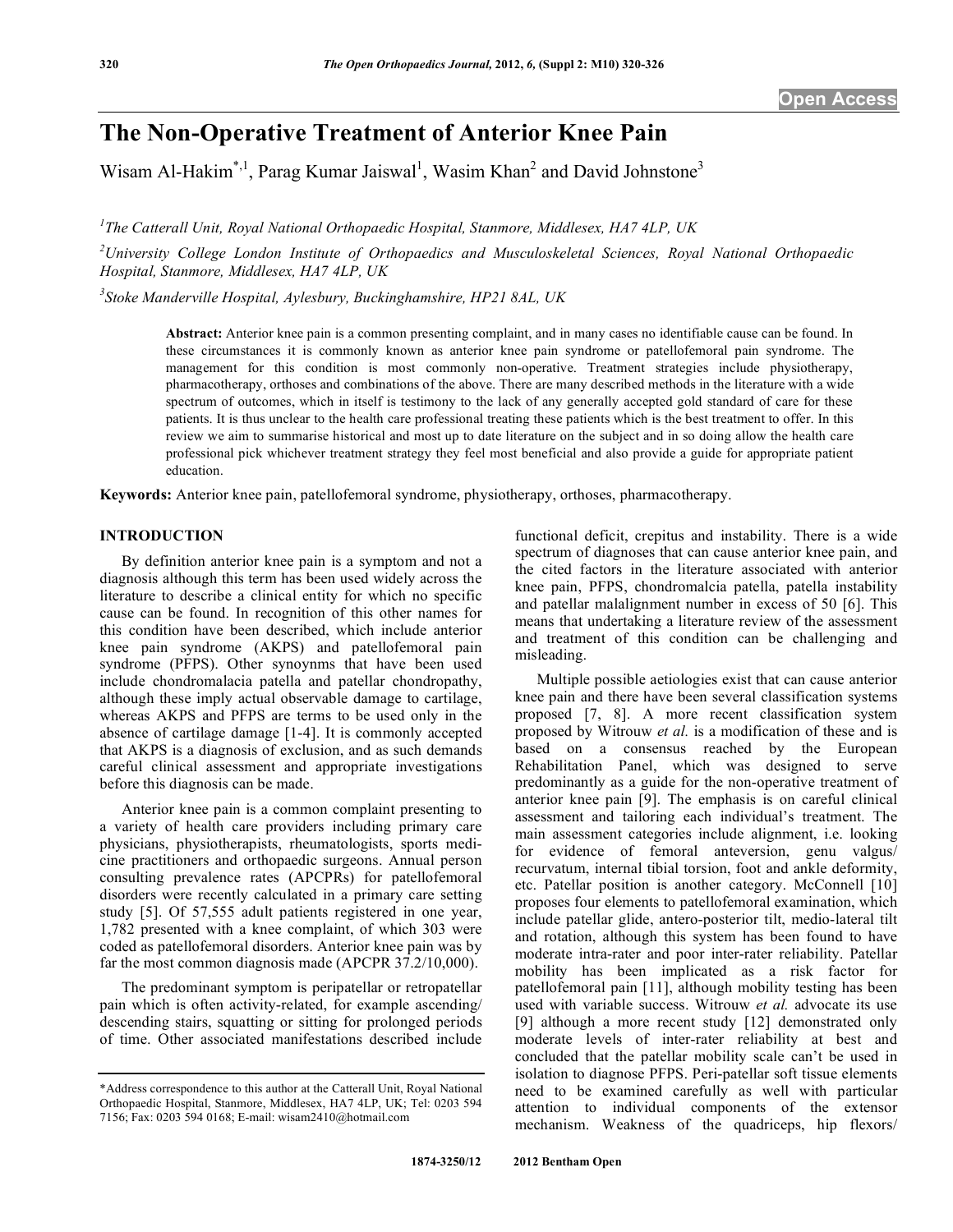abductors, isolated vastus medialis obliquus (VMO) hypotrophy, tight quadriceps, hamstrings, gastrocnemius or retinacular structures need to be confirmed or excluded. EMG analysis has also been used to determine abnormal firing patterns within and between individual muscle bellies.

 A prospective study carried out by Thijs *et al.* investigated gait related risk factors for patellofemoral pain [13]. 84 military cadets were enrolled and force plate plantar pressure measurements were performed prior to the six week military training period. Patients with patellofemoral symptoms were diagnosed and registered. 36 cadets developed patellofemoral symptoms during the six week training period. They identified that these subjects had significantly more laterally distributed pressure on initial contact and slower maximal velocity of change of lateral to medial direction of centre of pressure during gait phase transition. Supination of the foot or heel varus may be implicated risk factors.

 Ng *et al.* investigated the effects of voluntary and perturbation activities involving the knee on the temporal recruitment of VMO and VL musculature of the quadriceps [14]. Unexpected movements effectively stimulate a quadriceps reflex contraction and potentially recruit the quadriceps muscles in a more productive manner for patient rehabilitation. 23 patients with patellofemoral pain were included in the study. The tasks involved semi-squatting, tiptoeing and heel standing. They found that mean EMG onset time for VMO was slower than VL for voluntary movements but the opposite occurred during perturbation tasks. They reasonably concluded that perturbation activities may have a role in the rehabilitation of patients with PFPS.

 Further EMG investigations identified significantly earlier contraction of lateral hamstring relative to medial hamstring during maximal voluntary isometric contractions in patients with anterior knee pain [15]. No significance was found in temporal activity patterns between VMO and VL. The proposed theory is that this muscle firing pattern may induce an increased external rotational torque on the tibia and cause lateral patellar tracking precipitating anterior knee pain.

 Recent work identified a significant association between idiopathic anterior knee pain and hamstring tightness [16]. 34 patients with idiopathic anterior knee pain were age and gender matched with an asymptomatic control group of 34 subjects. At mean follow up of 20 months they found a statistically significant improvement in the physical component of the SF-36 outcome questionnaire, although half the patients didn't attend their physiotherapy sessions. They also found significant hamstring tightness and external hip rotation in patients relative to the control group. They concluded that their findings support a theory that idiopathic anterior knee pain is a self-limiting condition and is associated with hamstring tightness.

 A widely recognised theory regarding AKPS is the possible presence of abnormal activity patterns between VMO and VL during quadriceps contraction in patients with anterior knee pain. A systematic review and meta-analysis of studies investigating the firing patterns of VMO and VL relative to each other was carried out in 2008 comparing these patterns in patients with the asymptomatic population

[17]. They found that there was a trend towards delayed onset of VMO activity relative to VL in AKPS patients, although significant heterogeneity between results was shown and no definitive conclusions could be drawn to substantiate or dismiss this theory.

 The majority of cases are treated in a primary care setting, which infer the importance of clinical examination. However the efficacy of specialised tests and examination protocols that are commonly used is subject to debate and there are no validation studies for these techniques (mobility tests, Clarke's test, grind tests). Similarly there is no clear agreement in the literature regarding the efficacy of commonly used imaging modalities such as ultrasound, CT and MRI. Therefore to most accurately reach a diagnosis of exclusion referral to an experienced specialist is advised.

 AKPS is most commonly treated conservatively. The options include physiotherapy, pharmacotherapy, orthotics, other modalities such as therapeutic ultrasound or a combination of the above. There is an abundance of studies in the medical literature that have investigated the above with a wide variety of results and conclusions.

# **PHYSIOTHERAPY**

 Many rehabilitation regimes exist for the treatment of AKPS. These include quadriceps strengthening, stretching, specific warm-up and warm-down sequences, core stability and hip strengthening. Muscle specific electrostimulation has also been described.

 Quadriceps strengthening encompasses a range of techniques. The exercises can involve concentric (muscle shortening), eccentric (muscle lengthening), isotonic (constant strain without change in muscle length), isometric (knee position is constant), isokinetic (constant contraction through a range of movement at constant velocity) and plyometric (explosive muscle contraction) activities. Futhermore exercises can be subdivided into closed chain (foot in contact with another surface such as the floor or bicycle pedal) or open chain (foot is free) types. Generally eccentric exercises are closed chain involving cycles, step repetitions or squats. Open chain exercises are generally isotonic or isometric, e.g. straight leg raises.

 Stretching exercises are an important component of physiotherapy for AKPS. These exercises are focused at loosening potentially tight anatomical structures that may in theory predispose to AKPS. Fully extending the knee against tight hamstrings, iliotibial band or gastrocnemius muscles can increase the patellofemoral joint reaction force and precipitate pain. Similarly tight quadriceps may lead to the same consquences in deep flexion. As far as can be seen there are still no studies that have clearly provided evidence for the above theories, which in principle are sound.

 Below is a summary of the studies that have investigated the effects of physiotherapy on AKPS. Limitations on interpreting their findings are unfortunately high as there is such heterogeneity with regard to trial quality, variations in inclusion and exclusion criteria, dozens of different outcome measures, and different types and combinations of physiotherapy regimes, making a meta-analysis almost impossible. It is generally accepted that there is a paucity of high quality data available that can conclusively demonstrate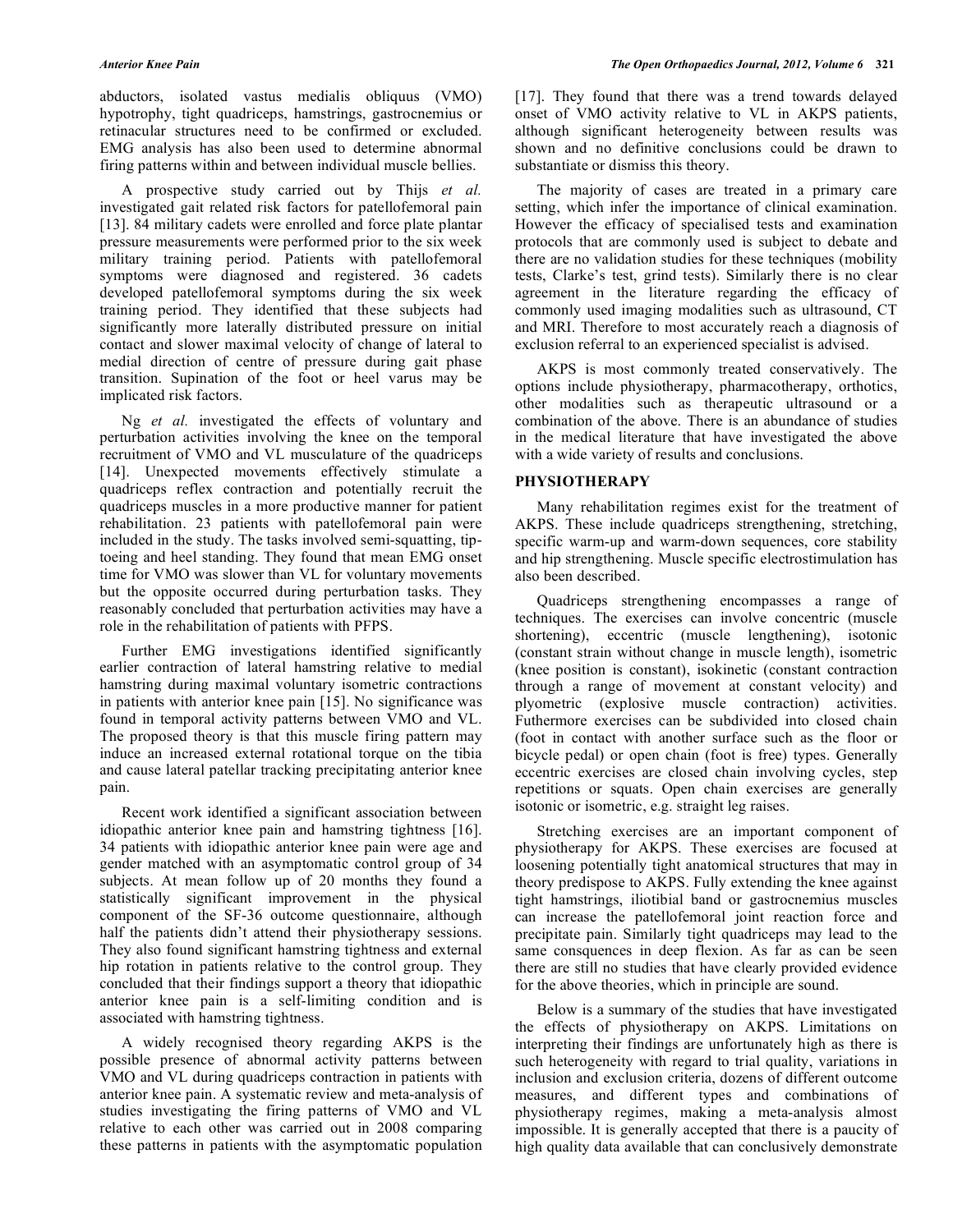the overall efficacy of various physiotherapy protocols. It can be noted that most of the studies have low to modest numbers of patients at best, variably high drop out rates, inconsistent blinding of assessors, and maximum follow up of 12 months.

 Clark's study in 2000 compared four treatment groups [18]. They received advice alone, advice and patellar taping, taping and supervised exercises (eccentric quadriceps strengthening) or exercises alone. They were followed up at 3 and 12 months. Pooling treatment groups to those receiving exercise and those not receiving exercise were compared using patient satisfaction, pain levels (visual analogue scores/VAS) and discharge rates as outcome measures. The exercise group did demonstrate a significantly higher patient satisfaction and discharge rate. At 3 months there was improvement but no significant difference between the two groups for pain levels, but significant improvement in pain was found at 12 months for the exercise group. However this finding is possibly confounded by the drop out rate of 10 at 3 months and 32 at 12 months.

 McMullen's study in 1990 included 29 patients, who were divided into three groups receiving isokinetic exercises, static open-chain exercises or a waiting list control group [19]. The data was collected over a four week period and no follow up. Formal pain scores were not described although reported to be the same after four weeks across all treatment groups. A trend of higher functional improvement was shown with static exercises compared to isokinetic exercises. Patient numbers and length of study preclude any conclusive evidence.

 Timm *et al.* compared the use of a progressive resistance brace during activities of daily living to no treatment in 100 patients using pain and functional scores as outcome measures, over a period of four weeks [20]. Significant improvements were seen in the resistance bracing group compared to the control group with respect to pain and functional outcome scores.

 Harrison *et al.* compared 113 patients divided into three groups which received either home based quadriceps stretching and strengthening, supervised quadriceps stretching and strengthening or an eccentric muscle programme including patellar taping (McConnell regime) [21]. Serial follow ups were conducted up to 12 months, with 54 drop outs by the end of the study. Significant improvement in pain and function was shown overall in all three groups and also in the McConnell regime group and home exercise group compared to the supervised standard physiotherapy group. They concluded that any of the treatments could be successfully used.

 Witrouw's study in 2000 compared closed chain (eccentric) exercises with open chain exercises [22]. 60 patients were included with no drop outs by the end of the three month study. Significant improvements were seen in VAS, Kujala patellofemoral functional scale (KPFS) [23] and quantitative squat and step scoring at five weeks and three months. No significant difference was found between groups.

 A similar study by Gaffney *et al.* investigated 72 patients split into two groups comparing eccentric and isometric exercise with taping to concentric isometric exercises

(essentially closed versus open chain exercises) [24]. This was carried out over a six week period, with 12 drop outs in total by six weeks. VAS were significantly improved for both groups with no discernible difference between them.

Stiene *et al.* included 33 patients in their study, comparing isokinetic to closed chain exercises over a period of eight weeks [25]. Outcome measures included retro step repetitions to failure. They showed an improvement in muscle strength for both treatment groups but significantly better in the closed chain group. However this was potentially compounded by significantly differing baseline retro step repetition values between groups (3.2 in the closed chain group compared to 2.5 in the open chain group).

 Thomee *et al.* investigated the difference between eccentric and isometric exercises in 40 female patients over a 12 week training block, using presence/absence of pain during sports, jogging, heavy loading and during rest after activity as outcome measures [26]. Patients were followed up to 12 months. Significant improvements in outcomes were shown for both types of exercise but no significant difference between them.

 A different approach was recently adopted by Earl *et al.* investigating the effects of core stability exercises and hip strengthening in female patients with PFPS [27]. This study was conducted on the theoretical basis that weakness of hip and core stabilisers can cause dynamic malalignment of the lower limb and predispose to PFPS (proposed by Powers in 2003). The supporting evidence came from a systematic review conducted by Prins and Van Der Wurff in 2009, investigating the evidence for and against the presence or absence of weak hip function in female patients with PFPS. 19 patients were enrolled in an eight week programme to improve core and hip muscle function, and amongst a number of outcome measures they included pain and functional ability. They demonstrated significant improvements in pain and function, although long term improvement is unknown, small numbers were included and no control group was used. Although promising definitive evidence is yet to be shown.

 Coppack *et al.* describe a warm up and warm down routine as a prophylactic measure against the development of overuse anterior knee pain in military recruits [28]. This single-blinded randomised controlled trial included 1,502 subjects who underwent a 14 week physically arduous training program. 759 received four strengthening and stretching exercises during supervised training sessions. These included closed chain and gluteal strengthening exercises and stretching (isometric hip abduction, forward lunges, single-leg stepdowns, squats and stretches of the quadriceps, iliotibal band, hamstrings and gastrocnemius). 743 underwent routine warm up exercises. The outcome measure was the presence or absence of anterior knee pain in subjects over the 14 week period. Overall 3 patients from the intervention group and 25 from the control group were discharged for medical reasons, and no follow up beyond 14 weeks was carried out. 46 subjects developed anterior knee, of whom 36 were in the control group and the remaining 10 in the intervention group. They identified a 75% risk reduction of developing anterior knee pain using these simple exercises compared to their routine warm up exercises. Further breakdown regarding efficacy of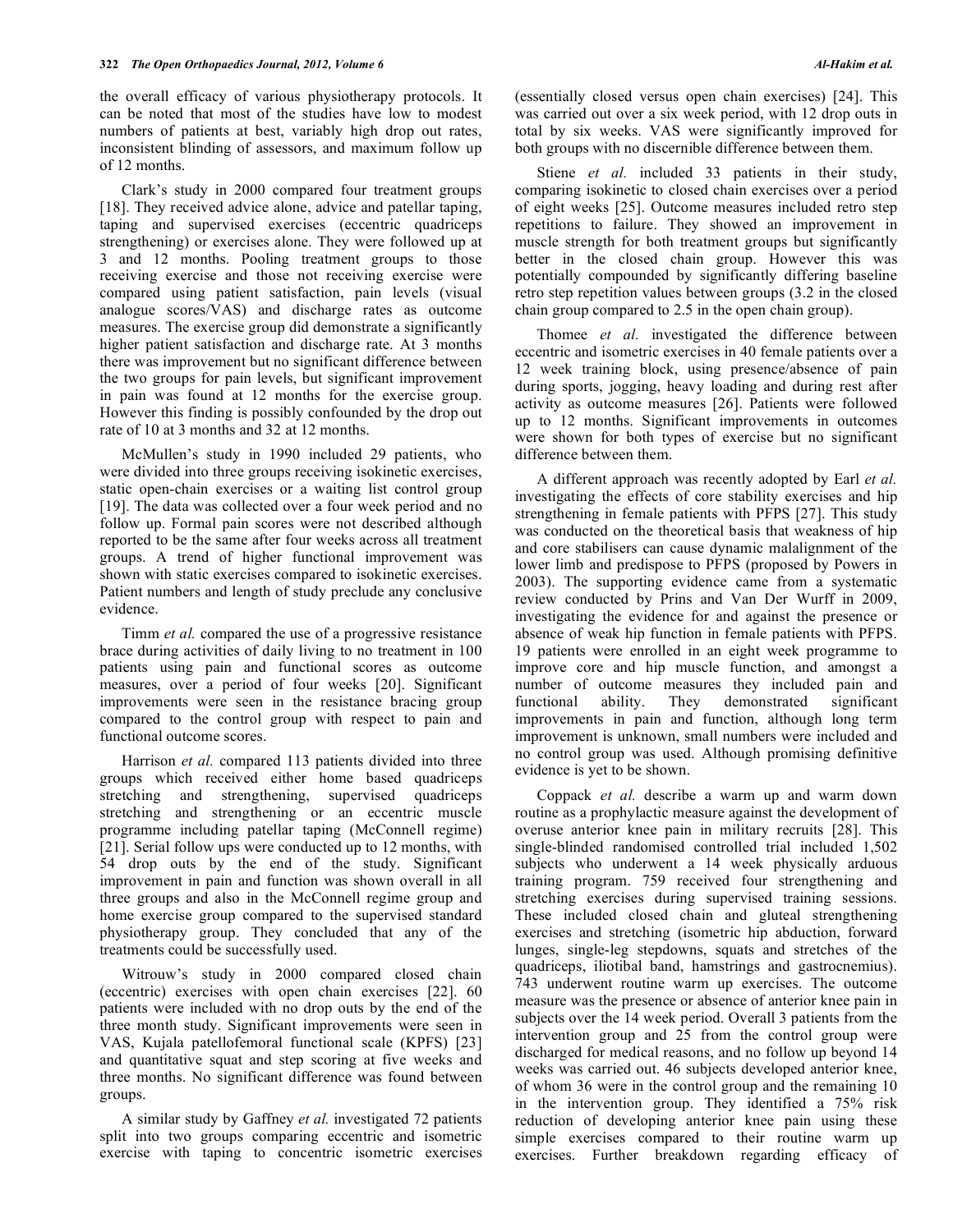individual components of the new regime were not possible, but as a whole the routine worked. Despite an earlier systematic review of prevention of sports injuries (Aaltonen *et al.*, 2007), which reported that the evidence for stretching exercises for injury prevention is mixed, the authors of this trial felt that stretching exercises are justified.

#### **ORTHOTICS**

 Orthotic adjuncts about the knee have been used in combination with the techniques described above. A variety of braces have been used and described in the literature again with variable efficacy. The more common of these include patellar taping which produces a medially displacing force on the patella, originally described by McConnell in 1986 [10], and Couman bandaging.

 The use of orthotics in the management of idiopathic anterior knee pain has been extensively investigated. Their function varies according to the type of orthosis used and whether or not they are used in conjunction with physiotherapy exercises. There is conflicting evidence in the literature advocating the use of orthotics and below is a summary to date.

 Kowall *et al.* investigated whether or not patellar taping improved outcomes, comparing two groups that each received the same exercises but one group used taping and the other didn't [29]. There were 25 patients in total assessed over a four week period. No significant difference was found between the two groups.

 Aminaka and Gribble investigated the effects of patellar taping on perceived pain levels and dynamic postural control in patients with PFPS and compared the results with a control group [30]. There were 20 patients in each group and pain was measured using VAS following the Star Excursion Balance Test (SEBT). They found lower pain scores in taped patients with PFPS compared to those undergoing the test without patellar taping and improved SEBT performance. They concluded that further research is warranted on investigating the effect of patellar taping on neuromuscular control of the patellofemoral joint during dynamic activity.

 Ng and Wong demonstrated a potentially deleterious effect on VMO contraction by patellar taping [31]. 16 patients with PFPS had EMG measured onset and amplitude of VMO and VL contraction. This was measured during a postero-anterior knee perturbation test and repeated measurements were taken in fatigued muscles following knee extension exercises. No significant differences were seen in temporal activation of VMO and VL muscles, although VMO amplitude was significantly lower in individuals with patellar taping.

 A more recent systematic review and meta-analysis by Warden *et al.* examined the evidence for and against the use of patellar taping and bracing in patients with chronic anterior knee pain [32]. They included 16 trials, 13 of which involved patients with anterior knee pain and 3 for patients with osteoarthritis. Defining pain on a 100 mm scale, they showed that taping of the knee to exert a medially translating force on the patella reduced knee pain by 16.1 mm when compared to using no tape at all. They concluded that this was a clinically meaningful improvement in chronic knee pain patients. Regarding the use of braces the trials analysed suffered from low methodological quality and as such the evidence from these was insufficient to demonstrate any significant benefit conferred by the use of bracing in these patients.

 A Cochrane review is currently underway to examine the evidence for efficacy of patellar taping in anterior knee pain patients (Callaghan and Selfe).

 Previous studies examining the effects of patellofemoral bracing in a military setting failed to demonstrate a positive effect of bracing in these patients. Finestone *et al.* investigated 59 subjects split into three groups treated with a patellofemoral brace, an elasticated knee sleeve or no orthosis at all over a two month period [33]. No advantage with bracing was found. A similar study by Miller *et al.* also used 59 patients who were divided into three groups receiving either a patellar realignment brace, an infrapatellar knee strap or no orthosis [34]. Again no significant improvement was found over a three week period.

 Wiener-Ogilvie studied the effects of foot orthoses and physiotherapy on patients with anterior knee pain [35]. 31 patients were randomised to groups receiving either physiotherapy alone, physiotherapy and foot orthoses or foot orthoses alone. The physiotherapy included quadriceps strengthening, hamstring stretching exercises and dynamic side-stepping. Follow up was at four and eight weeks. Four patients were lost to follow up. No significant differences in outcome measures were shown amongst the three groups relating to function or pain levels.

 A report by Vicenzo *et al.* commented on the lack of sufficient evidence in the literature supporting the use of foot orthoses in the conservative treatment of anterior knee pain and their group went on to publish the results of a prospective single blinded randomised clinical trial they conducted to investigate the efficacy of foot orthoses [36]. 179 subjects participated in the study all of who had a diagnosis of PFPS of more than 6 weeks duration. The patients were split into four groups, which each received either a foot orthosis, a flat insert, physiotherapy or physiotherapy and a foot orthosis. Flat inserts were used effectively as a placebo on the basis that the patient received a device that would not correct any malalignment. The physiotherapy included patellar mobilisation and patellar taping. Outcome measures included global improvement scores, pain scores including anterior knee pain scale and functional index questionnaires. Follow up was carried out at six weeks, three months and a year. Seven patients were lost to follow up and one patient died. They found improvements in all groups at 52 weeks for pain and function but no significant difference was found between foot orthoses and inserts, foot orthoses and physiotherapy, or between physiotherapy and foot orthoses against physiotherapy alone. They concluded that foot orthoses do not necessarily improve short or long term outcomes for patients with PFPS.

 The same group went further to determine whether or not certain patient variables could be used to predict the efficacy of foot orthoses [37]. This was a posthoc analysis of one treatment arm of their randomised clinical trial, which included 42 patients who had received foot orthoses. Univariate analysis was used to identify potential predictor variables. These included age, height, pain severity, anterior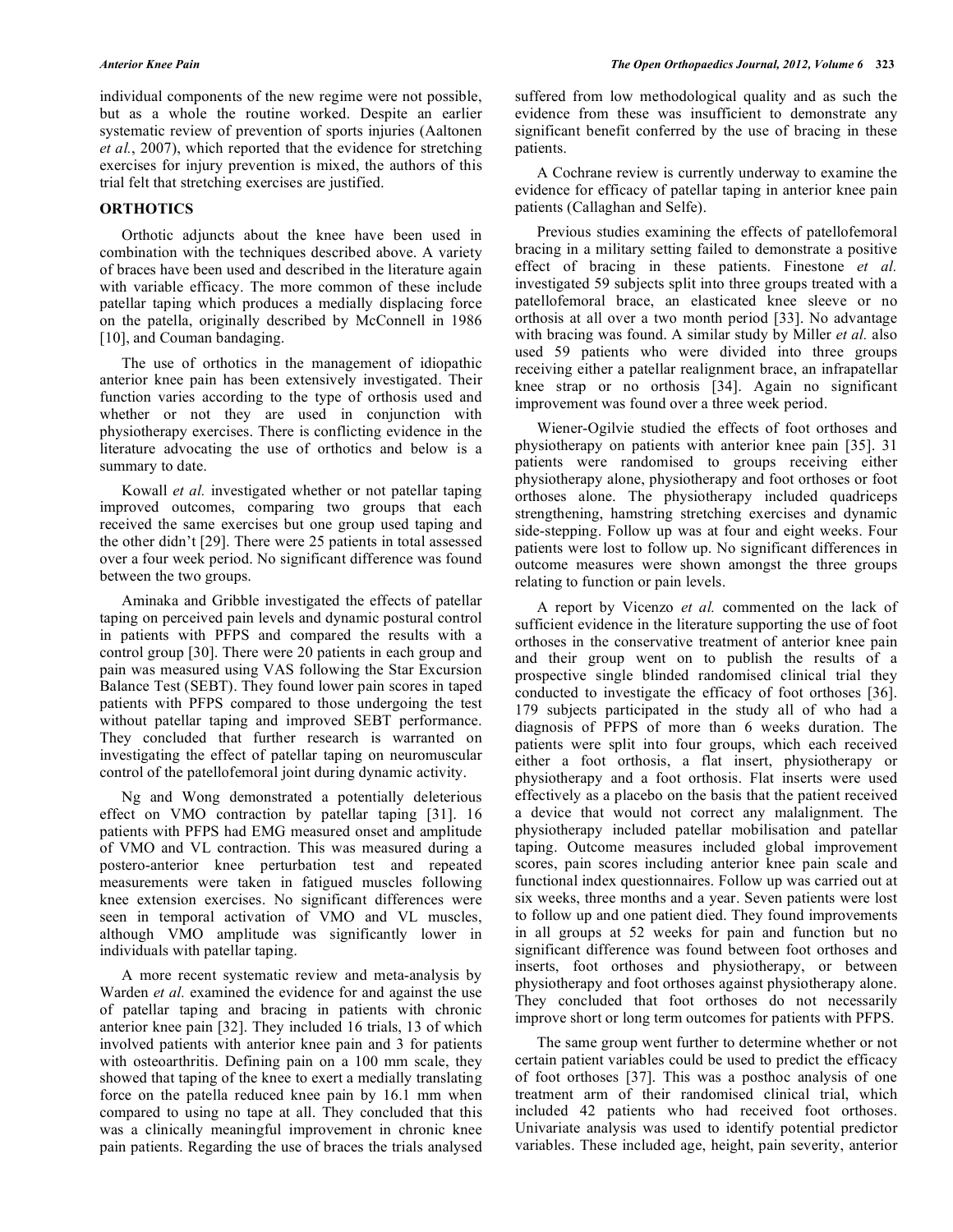knee pain scale score, functional index questionnaire score, foot morphometry (described as mid-foot width difference between weight bearing and non-weight bearing) and overall orthosis comfort. Patient age greater than 25, height less than 165 cm, VAS less than 53.25 mm, and a difference in midfoot width of more than 10.96 mm were shown to be potentially useful variables that may be used to predict success or failure of foot orthoses in PFPS patients and thus be of possible benefit when prescribing foot orthoses for these patients.

 A cohort study by Barton *et al.* evaluated the efficacy of unmodified prefabricated foot orthoses in patients with PFPS [38]. 60 patients were enrolled and the study took place over 12 weeks. Outcome measures included AKPS, lower extremity functional scale (LEFS), number of pain free step downs, number of single leg raises from sitting and usual and worst pain in the previous week. They found that significant improvements in step down and leg raise numbers were achieved. Significant improvement was also seen in usual and worst pain from previous week. AKPS and LEFS scores showed improvement although these were not significant. They concluded that the use of unmodified prefabricated foot orthoses may improve functional performance over time and may have implications for the prevention of osteoarthritis in some patients. However the potential association between anterior knee pain and patellofemoral osteoarthritis has been investigated in a systematic review by Thomas *et al.* [39]. Seven trials were included, one of which was a case-control study the primary purpose of which was to establish whether or not there is a link. They showed an odd's ratio of 4.4 (CI 1.8 -10.6) in favour of an association. Approximate estimates from the other low quality studies of annual risk of patellofemoral osteoarthritis in anterior knee pain patients varied from 0% to 3.4%. Thus however likely an association exists between anterior knee pain patients and osteoarthritis the high quality evidence for this is still lacking.

#### **DRUG THERAPY AND ULTRASOUND**

 On the use of drug therapy for anterior knee pain there have been many trials assessing the effects of non-steroidal anti-inflammatory medication (NSAIDs) and steroids usually in combination with physiotherapy. Bentley's study compared aspirin to placebo for patients with chondromalacia patellae [40]. No significant differences were found between the two groups. Suter compared naproxen to placebo in 36 patients and although a significant improvement in symptoms was found no verification of the clinical relevance of this small difference was done [41]. None of these studies were long term and overall do not provide definitive evidence on the efficacy of NSAIDs for AKPS.

 The usefulness of glycosaminoglycan polysulphate (GAGPS) injections for AKPS has been studied by Kannus [42] and Raatikainen, which were summarised in the Cochrane systematic review by Heintjes *et al.* [43]. These were reasonably high quality studies, which had conflicting data on the efficacy of injections. Another problem is that the injections were intra-articular in one study and intramuscular in the other, thus direct comparisons are not possible.

 A case study and randomised clinical trial were published last year on the use of botulinum toxin type A (Dysport) for patients with chronic anterior knee pain. Regarding the case study this was a 37 year old patient with chronic anterior knee pain associated with crepitus and lateral patellar tracking [44]. He underwent 12 weeks of VMO exercises and also a 150 unit Dysport injection into VL. His pain and functional scores improved considerably. Singer *et al.* included 24 patients in total in their trial [45]. 14 patients received a 500 unit Dysport injection into VL and were compared with 10 patients who received a placebo saline injection. Both groups received home exercises targeting VMO strength, and AKPS and VAS were main outcome measures. At 12 weeks significant improvements were seen in the disport group relative the saline group with regard to AKPS and pain on kneeling, squatting and walking. They concluded that dysport injections helped to achieve improved pain reduction and function in comparison to saline placebo in patients with chronic knee pain with quadriceps muscle imbalance.

 A widely practised method of treatment is the use of therapeutic ultrasound to ease symptoms in AKPS patients. Although reported in many studies in the literature there has been only one randomised clinical trial [46]. 54 patients were incuded and divided into four groups receiving phonophoresis, iontophoresis, ice and ultrasound combined and finally ice alone. 24% of patients were lost to follow up. Comparing the last two groups, no statistically different results were found for pain and quadriceps strength outcomes.

## **CONCLUSION**

 It is established that chronic anterior knee pain is a common entity and can be known as AKPS or PFPS. The exact cause is still poorly understood and methods of assessment and classification exist to guide the practitioner on managing this condition. Several described non-operative treatments are commonly used. The mainstay of treatment is physiotherapy, of which there are many regimes that have been tried and tested. Most of the literature would suggest a benefit from physiotherapy, although definitive evidence is still lacking due to limitations from a paucity of high quality data. No gold standard for any particular regime seems to exist demonstrating significantly better results than the others. Often physiotherapy is used in conjunction with an orthosis, ranging from patellar taping to customised foot and knee orthotics. The literature provides conflicting evidence on the use of orthoses and there is still no clear answer as to whether these are truly of long term benefit or not. There is little data to substantiate the use of other treatments such as NSAIDs, glycosaminoglycans injections and therapeutic ultrasound. Botulinum injections may have a role to play although this would clearly require further research to establish. Given such a conflicting medley of views regarding the non-operative management of chronic anterior knee pain it is difficult to advise on the best treatment algorithm and as such at this time there is no right or wrong answer. Having reviewed the evidence the authors would advocate a careful clinical assessment, exclusion of readily recognisable and treatable pathology, a prophylaxis program for high risk patients, and both supervised quadriceps strengthening and stretching exercises for patients with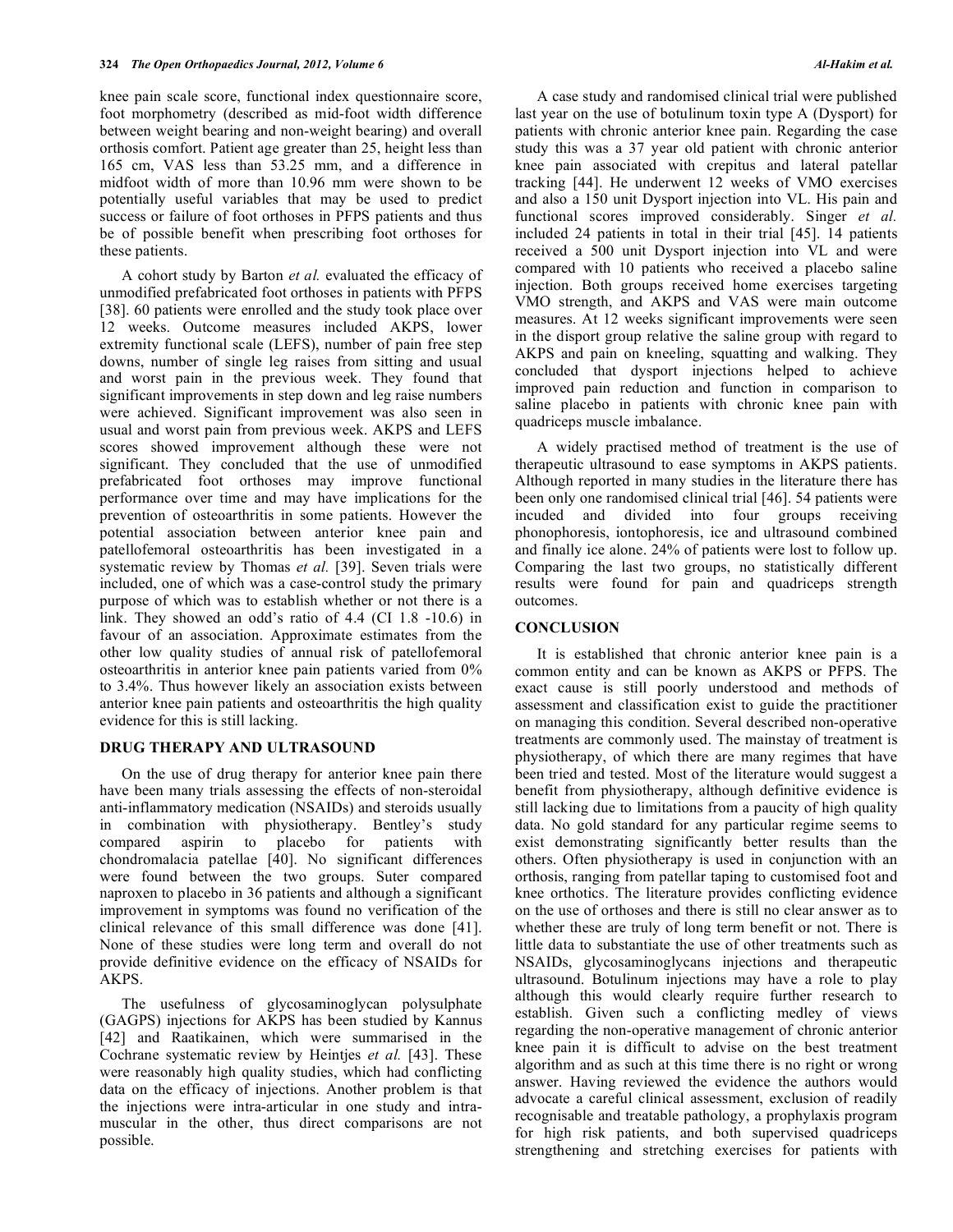symptoms. We would not recommend prescribing orthoses, injections, NSAIDS or therapeutic ultrasound.

# **ACKNOWLEDGEMENTS**

None declared.

### **CONFLICT OF INTEREST**

 Neither of the authors have a conflict of interest to declare in relation to the production of this manuscript.

#### **REFERENCES**

- [1] Arroll B, Ellis-Pegler E, Edwards A, Sutcliffe G. Patellofemoral pain syndrome. A critical review of the clinical trials on nonoperative therapy. Am J Sports Med 1997; 25(2): 207-12.
- [2] Thomee R, Augustsson J, Karlsson J. Patellofemoral pain syndrome: a review of current issues. Sports Med 1999; 28(4): 245-62.
- [3] Holmes WS, Clancy WG. Clinical classification of patellofemoral pain and dysfunction. J Orthop Sports Phys Ther 1998; 28(5): 299- 307.
- [4] Wood L, Muller S, Peat G. The epidemiology of patellofemoral disorders in adulthood: a review of routine general practice morbidity recording. Prim Health Care Res Dev 2011; 12(2): 157- 64.
- [5] Teitge RA. Patellofemoral pain syndrome a paradigm for current surgical strategies. Orthop Clin North Am 2008; 39(3): 287-311.
- [6] Arendt E. Anatomy and malalignment of the patellofemoral joint: its relation to patellofemoral arthrosis. Clin Orthop Relat Res 2005; (436): 71-5.
- [7] Witvrouw E, Werner S, Mikkelsen C, Van Tiggelen D, Vanden Berghe L, Cerulli G. Clinical classification of patellofemoral pain syndrome: guidelines for non-operative treatment. Knee Surg Sports Traumatol Arthrosc 2005; 13: 122-30.
- [8] Insall J. Patellar pain. Current concepts review. J Bone Joint Surg 1982; 66A: 147-153.
- [9] Fulkerson JP. Evaluation of the peripatellar soft tissues and retinaculum in patients with patellofemoral pain. Clin Sports Med 1989; 8: 197-202.
- [10] McConnell J. The management of chondromalacia patellae: A long term solution. Aust J Physiother 1986; 32: 215-23.
- [11] Wild JJ, Franklin TD, Woods GW. Patellar pain and quadriceps rehabilitation. Am J Sports Med 1982; 10: 12-5.
- [12] Sweitzer BA, Cook C, Steadman JR, Hawkins RJ, Wyland DJ. The inter-rater reliability and diagnostic accuracy of patellar mobility tests in patients with anterior knee pain. Phys Sportsmed 2010; 38(3): 90-6.
- [13] Thijs Y, Van Thiggelen D, Roosen P, De Clercq D, Witvrouw E. A prospective study on gait-related intrinsic risk factors for patellofemoral pain. Clin J Sport Med 2007; 17(6): 437-45.
- [14] Ng EC, Chui MP, Siu AY, Yam VW, Ng GY. Ankle positioning and knee perturbation affect temporal recruitment of the vasti muscles in people with patellofemoral pain. Physiotherapy 2011; 97(1): 65-70.
- [15] Patil S, Dixon J, White LC, Jones AP, Hui AC. An electromyographic exploratory study comparing the difference in the onset of hamstring and quadriceps contraction in patients with anterior knee pain. Knee 2011; 18(5): 329-32.
- [16] Patil S, White L, Jones A, Hui AC. Idiopathic anterior knee pain in the young. A prospective controlled trial. Acta Orthop Belg 2010; 76(3): 356-9.
- [17] Chester R, Smith TO, Sweeting D, Dixon J, Wood S, Song F. The relative timing of VMO and VL in the aetiology of anterior knee pain: a systematic review and meta-anaysis. BMC Musculoskelet Disord 2008; 9: 64.
- [18] Clark DI, Downing N, Mitchell J, Coulson L, Syzpryt EP, Doherty M. Physiotherapy for anterior knee pain: a randomised controlled trial. Ann Rheum Dis 2000; 59(9): 700-4.
- [19] McMullen W, Roncarati A, Koval P. Static and isokinetic treatments of chondromalacia patella: a comparative investigation. J Orthop Sports Phys Ther 1990; 12: 256-66.
- [20] Collado H, Fredricson M. Patellofemoral pain syndrome. Clin Sports Med 2010; 29(3): 379-98.
- [21] Timm KE. Randomized controlled trial of Protonics on patellar pain, position, and function. Med Sci Sports Exerc 1998; 30(5): 665-70.
- [22] Harrison EL, Sheppard MS, McQuarrie AM. A randomized controlled trial of physical therapy treatment programs in patellofemoral pain syndrome. Physiother Can 1999; 51(2): 93- 106.
- [23] Kujala UM, Jaakkola LH, Koskinen Sk, Taimela S, Hurme M, Nelimarkka O. Scoring of patellofemoral disorders. Arthroscopy 1993; 9(2): 159-63.
- [24] Gaffney K, Fricker P, Dwyer T, Barrett E, Skibinski K, Coutts R. Patellofemoral joint pain: a comparison of two treatment programmes. Excel 1992; 8: 179-89.
- [25] Stiene HA, Brosky T, Reinking MF, Nyland J, Mason MB. A comparison of closed kinetic chain and isokinetic joint isolation exercise in patients with patellofemoral dysfunction. J Orthop Sports Phys Ther 1996; 24(3): 136-41.
- [26] Thomee R. A comprehensive treatment approach for patellofemoral pain syndrome in young women. Phys Ther 1997; 77(12): 1690- 703
- [27] Earl JE, Hoch AZ. A proximal strengthening program improves pain, function, and biomechanics in women with patellofemoral pain syndrome. Am J Sport Med 2011; 39(1): 154-63
- [28] Coppack RJ, Etherington J, Wills AK. The effects of exercise for the prevention of overuse anterior knee pain: a randomized controlled trial. Am J Sports Med 2011; 39(5): 940-8.
- [29] Kowall MG, Kolk G, Nuber GW. Patellar taping in the treatment of patellofemoral pain. A prospective randomised study. Am J Sports Med 1996; 24: 61-6.
- [30] Aminaka N, Gribble PA. Patellar taping, patellofemoral pain syndrome, lower extremity kinematics, and dynamic postural control. J Athl Train 2008; 43(1): 21-8.
- [31] Ng GY, Wong PY. Patellar taping affects vastus medialis obliquus activation in subjects with patellofemoral pain before and after quadriceps muscle fatigue. Clin Rehabil 2009; 23(8): 705-13.
- [32] Warden SJ, Hinman RS, Watson MA Jr, Avin KG, Bialocerkowski AE, Crossley KM. Patellar taping and bracing for the treatment of anterior knee pain: a systematic review and meta-analysis. Arthritis Rheum 2008; 59(1): 73-83.
- [33] Finestone A, Radin EL, Lev B. Treatment of overuse patellofemoral pain. Prospective randomised controlled trial in military setting. Clin Orthop Relat Res 1993; 293: 208-10.
- [34] Miller MD, Hinkin DT, Wisnowski JW. The efficacy of orthotics for anterior knee pain in military trainees. A preliminary report. Am J Knee Surg 1997; 10(1): 10-3.
- [35] Wiener-Ogilvie S, Jones RB. A randomised trial of exercise therapy and foot orthoses as treatment for knee pain in primary care. Br J Podiatry 2004; 7(2): 43-9.
- [36] Vicenzo B, Collins N, Crossley K, Beller E, Darnell R, McPoil T. Foot orthoses and physiotherapy in the treatment of patellofemoral pain syndrome: a randomised clinical trial. BMC Musculoskelet Disord 2008; 9: 27.
- [37] Vicenzo B, Collins N, Cleland J, McPoil T. A clinical prediction rule for identifying patients with patellofemoral pain who are likely to benefit from foot orthoses: a preliminary determination. Br J Sports Med 2010; 44(12): 862-6.
- [38] Barton CJ, Menz HB, Crossley KM. Effects of prefabricated foot orthoses on pain and function in patients with patellofemoral pain syndrome: a cohort study. Phys Ther Sport 2011; 12(2): 70-5.
- [39] Thomas MJ, Wood L, Selfe J, Peat G. Anterior knee pain in younger adults as a precursor to subsequent patellofemoral osteoarthritis: a systematic review. BMC Musculoskelet Disord 2010; 11: 201.
- [40] Bentley G, Leslie IJ, Fischer D. Effect of aspirin treatment on chondromalacia patellae. Ann Rheum Dis 1981; 40(1): 37-41.
- [41] Suter E, Herzog W, De Souza K, Bray R. Inhibition of the quadriceps muscles in patients with anterior knee pain. J Appl Biomech 1998; 14(4): 360-73.
- [42] Kannus P, Natri A, Niittymäki S, Järvinen M. Effect of intraarticular glycosaminoglycan polysulfate treatment on patellofemoral pain syndrome - A prospective, randomized double-blind trial comparing glycosaminoglycan polysulfate with placebo and quadriceps muscle exercises. Arthritis Rheum 1992; 35(9): 1053-61.